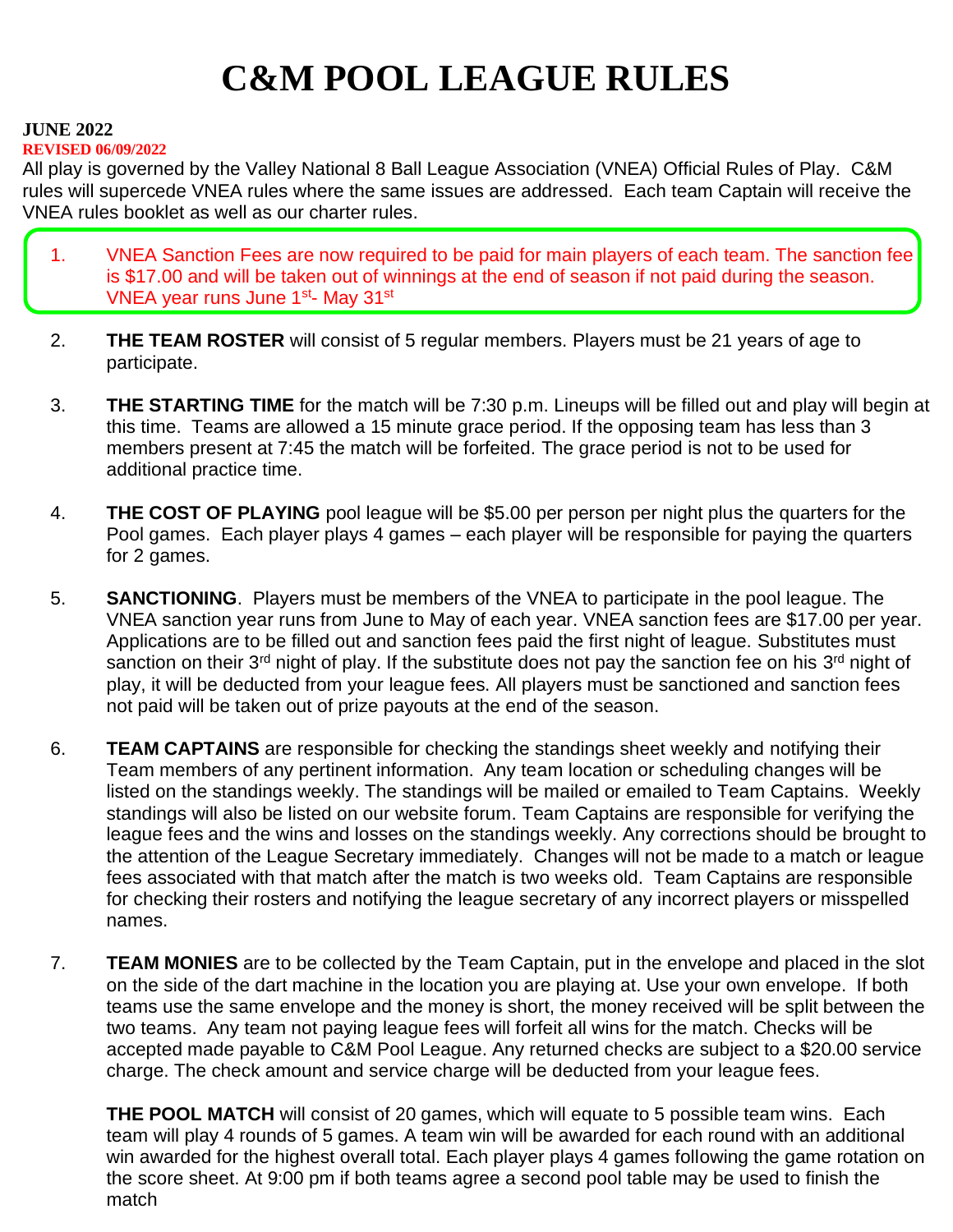- 8. **THE HOME TEAM** will list their line up on the score sheet first. The opposing team will match their players as closely as possible according to the player averages. Teams may not play with less than 3 players. Once the first round of play has been completed, changes may not be made to the roster.
- 9. **PLAYER AVERAGES** Players with established averages cannot drop more than 1 point below their book average at any time during the season. Example: If someone comes in at an 8 then they cannot play with an average any lower than a 7
- 10. **MISSING PLAYERS-** If a team has less than 5 players but at least 4 players the team may still play with a "full" roster by one of the present players playing a second spot in the roster. The captain of the opposing team will have the option of which player will play a double for the team with only 4 players. This only applies to regular season and not playoffs. If a player arrives late, and his name is listed on the score sheet, he may play in any games he has not missed. Once all players present have played the match for that round, the round is complete and the late player will receive a zero for that round. If the opposing team allows you to play a player in 2 spots it is up to the opposing team to determine which player will play 2 rounds.
- 11. **SUBSTITUTES -** Substitutes may be added to your roster by filling out the Roster Change Form and including it in the envelope with your league fees. All information must be filled out. Substitutes may not be added after 60% of the schedule has been played (example: 16 week schedule x 60%= 9.6 rounded to 10, so no new subs allowed after week 10) without prior approval from the League Coordinator. Roving substitutes are not allowed. Once you have substituted for a team, you may not substitute for another team in the same division without approval.
- 12. **IF A PLAYER IS CAUGHT PLAYING UNDER SOMEONE ELSE'S NAME** the team will forfeit all games of the match.
- 13. **FORFEITS** Both teams must pay for forfeits. The forfeiting team will not receive any wins. The team receiving the forfeit will receive 4 wins and 1 loss. Any team that forfeits three times will be dropped from the league. Any team that forfeits 2 consecutive weeks will be dropped from the league. Any team that forfeits the last 2 weeks of the season(must be both weeks)amber will be dropped from the league. Dropped teams will forfeit all money and prizes.
- 14. **SANDBAGGING WILL NO LONGER BE TOLERATED.** Sandbagging is purposefully shooting lower than your ability to skew your average. If your team plays against a player that is sandbagging, you should file a written complaint with League Management, signed by all team members along with a brief description of the circumstances. After written complaints from three different teams in the division, League Management will monitor the team or player being accused. If it is determined that the player is sandbagging, the player will be expelled from the division for the remainder of the season.
- 15. **BYES** Some divisions may start the season with a bye a missing team. If a division begins with a bye, league management has 4 weeks to find a team to take the bye. If a team is found in the allotted time, make up games must be scheduled. All make up games must be played before the last two weeks of the season. If a team drops from the league, league management has 2 weeks to replace the team.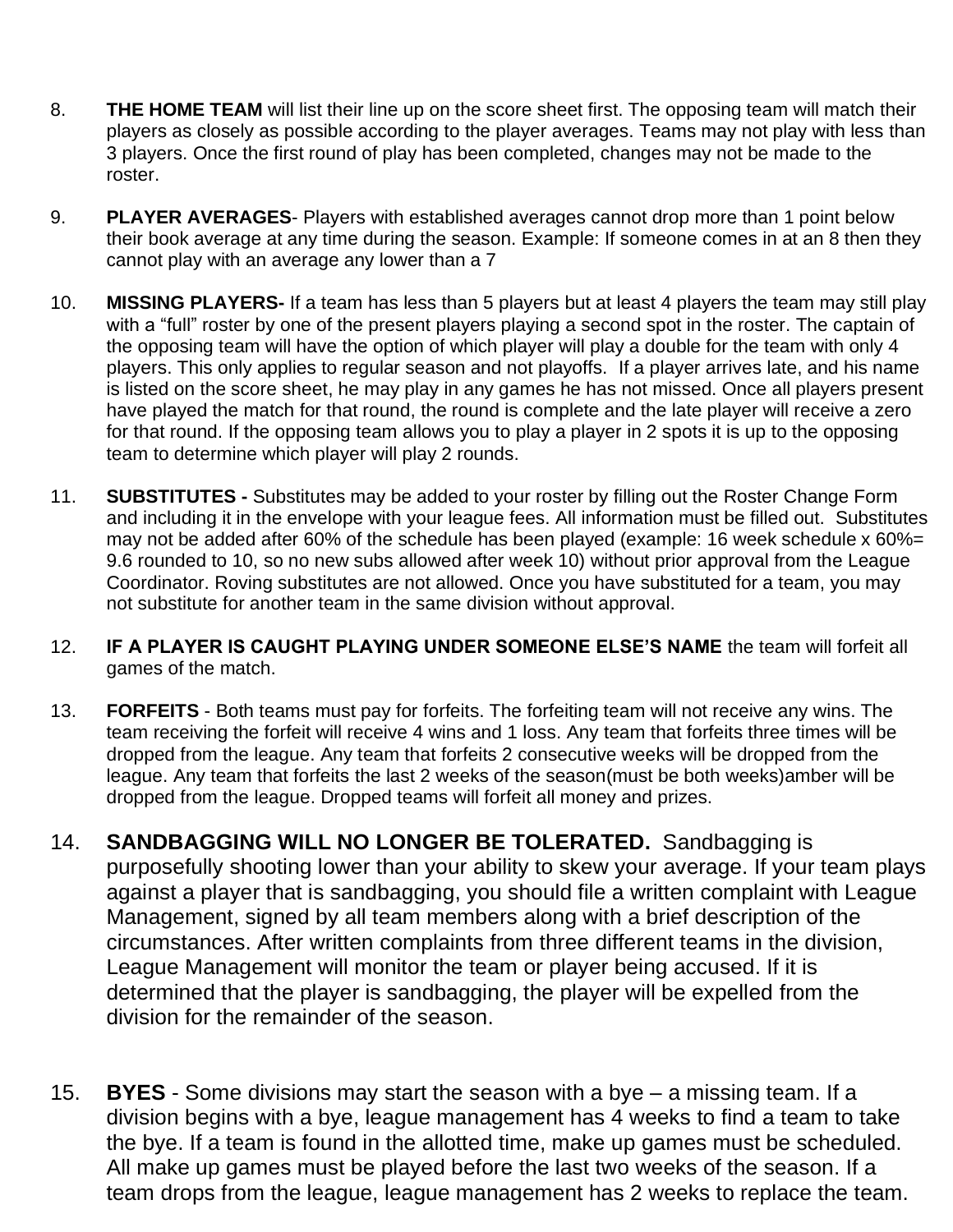The incoming team will assume all scores of the dropped team except forfeits. Teams who received forfeits will be required to play the incoming team.

- 16. **RESCHEDULES** are allowed. Rescheduled matches may be played in advance of the scheduled match date. If a team calls for a reschedule 4 hours in advance, the reschedule must be allowed. Any other reschedules will be at the discretion of the team Captain.Reschedules in the last 2 weeks of the season are not allowed without league coordinator approval. When calling for a reschedule you must contact the opposing Team Captain, bar owners or Bartenders do not count. Rescheduled matches must be played at the bar it was originally scheduled for. All make up matches must be done before the last 2 weeks or it will be put in as a double forfeit. Please contact the office if a match does not get played on its scheduled day.
- 17. **ANY PLAYER THAT HAS BEEN BARRED** from a bar they are scheduled to play in must call and ask permission to enter the bar. If permission is denied the team must use a substitute.
- 18. **MARKING THE POCKET**. When marking the pocket almost anything can be used with the exception of any item used for hitting the balls(pool cue, bridge, etc) and community chalk that remains on the table(personal chalk may be used as long it is in a holder and kept anywhere besides on the table. When a player has pocketed all of the balls in his group, he then shoots at the 8-ball, physically designating his pocket with a pocket marker. The marker is to be placed in the area between the pocket and the second diamond, completely within the second diamond, on either side of the pocket but cannot be touching the second diamond from both sides of the pocket. Second diamond is identified as the middle diamond(there are 3 diamonds between any two pockets) between two pockets. You do not have to touch or move the marker if it is already at your intended pocket even if it was placed there by your opponent.
- 19. **Rails can not be physically marked for bank shots.** You can not mark the rail with chalk or any other substance to mark a visible spot for bank shots or any other reason. No item is allowed to be placed on the rail for any reason including, but not limited to, marking a spot for a shot.
- 20. **SCORING.** The home Team Captain will be responsible for keeping score. Each ball made will be worth 1 point and the 8 ball is worth 3 points. The winner of the Game will record 10 points on the score sheet, and the loser will record 1 point for each ball made up to 7. Handicap points are not to exceed 15 points per round. On a break on the 8 win, the loser will record any balls made at the same time the 8 ball is knocked in.
- 21. **THE HOME TEAM** will choose the table for the match. The match must be played on tables designated with the VNEA stickers. If a match is played on a table that is not an operator owned table, both players will forfeit their VNEA membership.
- 20. **PRIZE FUND** 4.25 x 5 = \$21.25 per team x  $2 = $42.50$  per match divided by 5 (combined total of wins & losses per match) \$8.50 per game - \$6.00 per win - \$2.50 per loss. .50 cents per player goes to playoff funds(goes to bonus money with less than 8 teams). 25 cents is applied to league expenses.

## 21. **PLAYOFF RULES(only with 8 or more teams):**

Playoffs will begin the week following the last week of regular season play (if one division has more weeks then the other then it will start the week following the longest schedule)